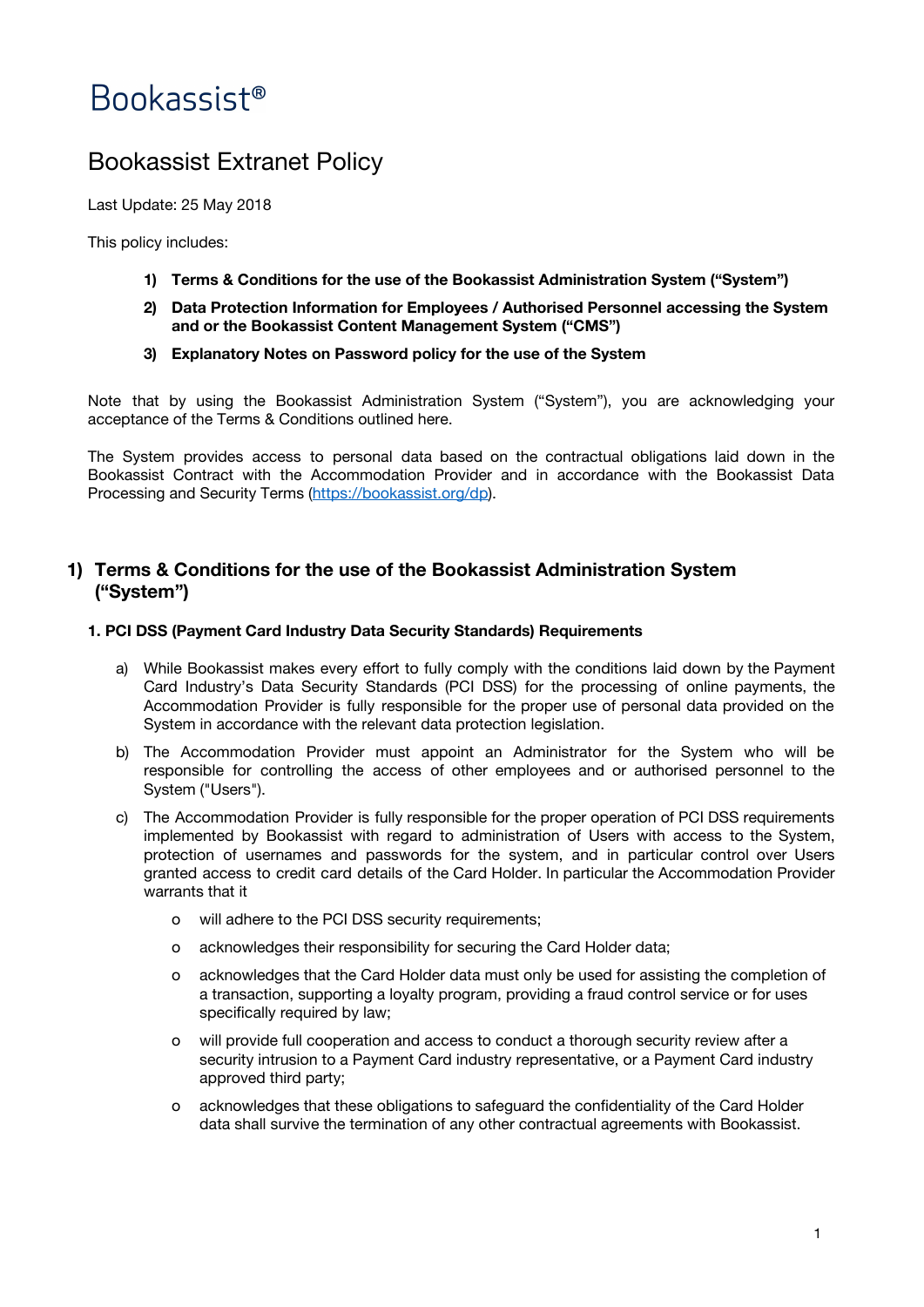d) Any violation of standards, procedures or guidelines established pursuant to this policy shall be presented to the management of the Accommodation Provider for appropriate action. This could result in disciplinary action, including dismissal or discontinuation of service and/or legal prosecution.

# **2. Access on a need-to-know basis**

Access to the system at a particular level should only be given to those Users who specifically need access at that level to perform their job.

# **3. Access and Data Restrictions**

- a) Access should only be given where authorised by the Accommodation Provider.
- b) Customer credit card data can only be viewed for up to one month after the booking departure date. After that, the data is automatically deleted from the Bookassist system and cannot be retrieved.
- c) All other Customer Personal Data is anonymized 12 months after departure date.

# **4. Individual Logins**

Logins must be unique for each user. Users may not share their login with anyone else.

# **5. Inactive Users**

Logins should be immediately deleted for Users that no longer need it, or have left the hotel.

# **6. New Users**

When logins are set up for the System, the user is obliged to read, understand and accept the conditions listed above.

# **2) Data Protection Information for Employees/ Authorised Personnel accessing the System and or the Content Management System ("CMS")**

# **1. Information Collected about Employees/ Authorised Personnel ("Users") accessing the System or the CMS and Why it is Collected and Processed**

- a) Users that access the System or the CMS are required to provide name, email address, phone. Furthermore, the System and the CMS record log information of all accesses and activities.
- b) Such collection and processing of data is necessary for the functionality of the System and the CMS and to analyse problems to enable us to respond to issues.

#### **2. How the User data may be used and Who has access**

The User data shall be used to support the functioning of the System and the CMS. The Accommodation Provider may request access to User data. Please contact the relevant Accommodation Provider for details on how they may use this User data. Please note that if the Accommodation Provider requested the user data, the Accommodation Provider may retain access to it for a different retention period.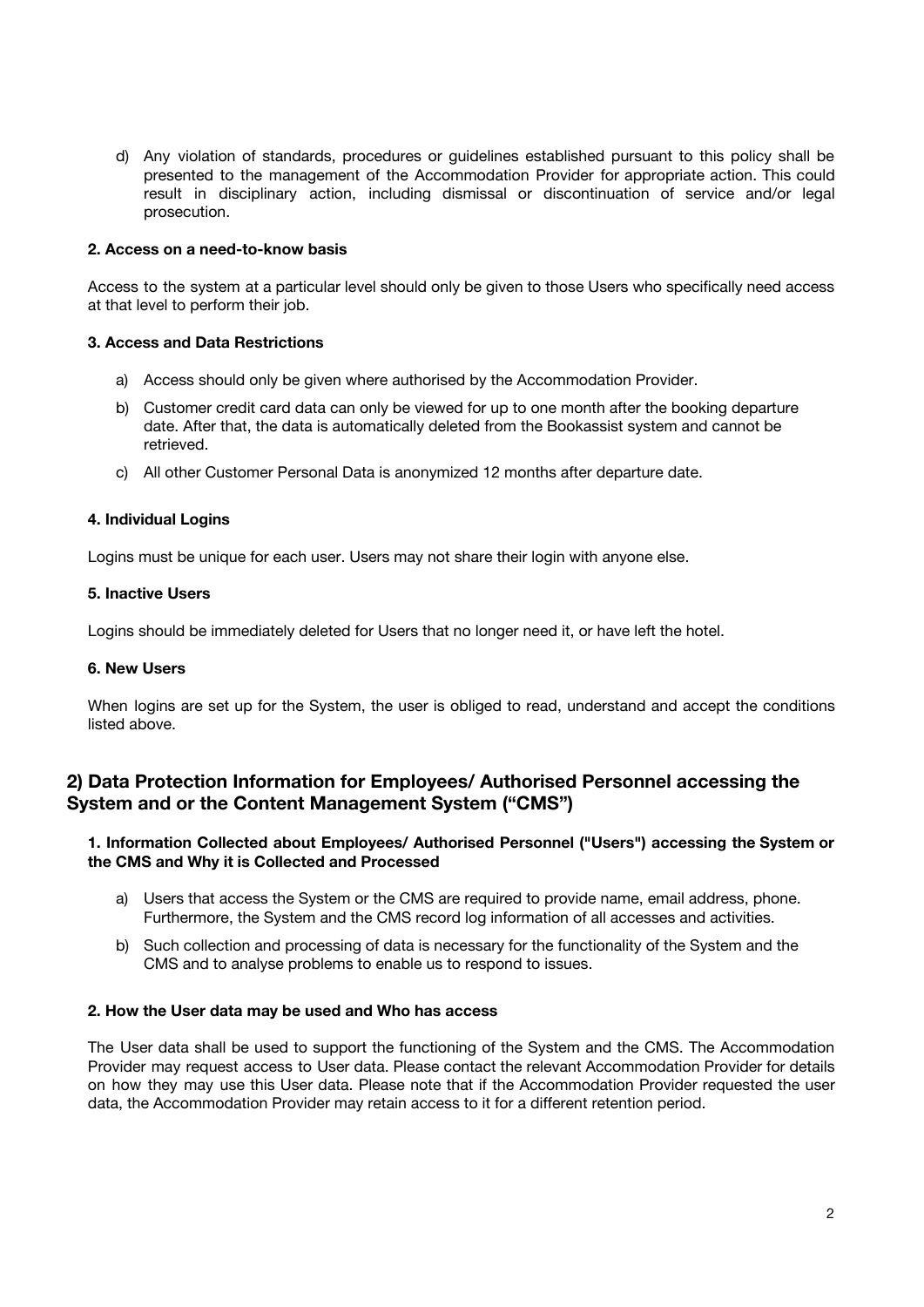# **3. Rights of the User**

Users have the right to request access to, rectification and erasure of their data, as well as the right to data portability and the right to lodge a complaint with the relevant supervisory authority in line with the relevant data protection requirements.

# **4. Retention**

All such data listed in section 1 shall be retained by Bookassist for two years after the user expiry date.

# **5. Contact**

You may email the Bookassist Data Protection contact at **[dpo@bookassist.com](mailto:dpo@bookassist.com)** if you require further information or would like to exercise your rights.

# **3) Explanatory Notes on Password policy for the use of the System**

PCI standards mean that passwords you use on the System must meet a particular set of rules. The login procedure on the System ensures that the PCI standards are met. Bookassist's login checking will validate username and password and for errors will give clear messages on screen explaining what's wrong and how to correct them.

# **1. Strong Passwords**

Select strong passwords with these characteristics:

- use both upper and lower case characters, and digits or punctuation characters
- do not use personal information or words in common usage or found in a dictionary
- do not share a password with anyone
- do not write down a password or store it online.

# **2. Password age**

Every 90 days, the System requires you to change your password. Clear instructions take you through this process.

# **3. Password Format**

Password length must be a minimum of 7 characters, with a minimum of 1 number and 1 alphabet character. If you change your password and it does not meet these requirements, then a screen message is displayed, telling you what to do to make the password valid.

# **4. Password History**

When you change your password, the System checks to make sure it does not match any of your last 4 passwords.

# **5. Login attempts**

If you are logging in and you enter the wrong password, you have a total of 6 attempts before you are locked out. If this happens, you should ask your Administrator to reset the password and wait 30 minutes to login again.